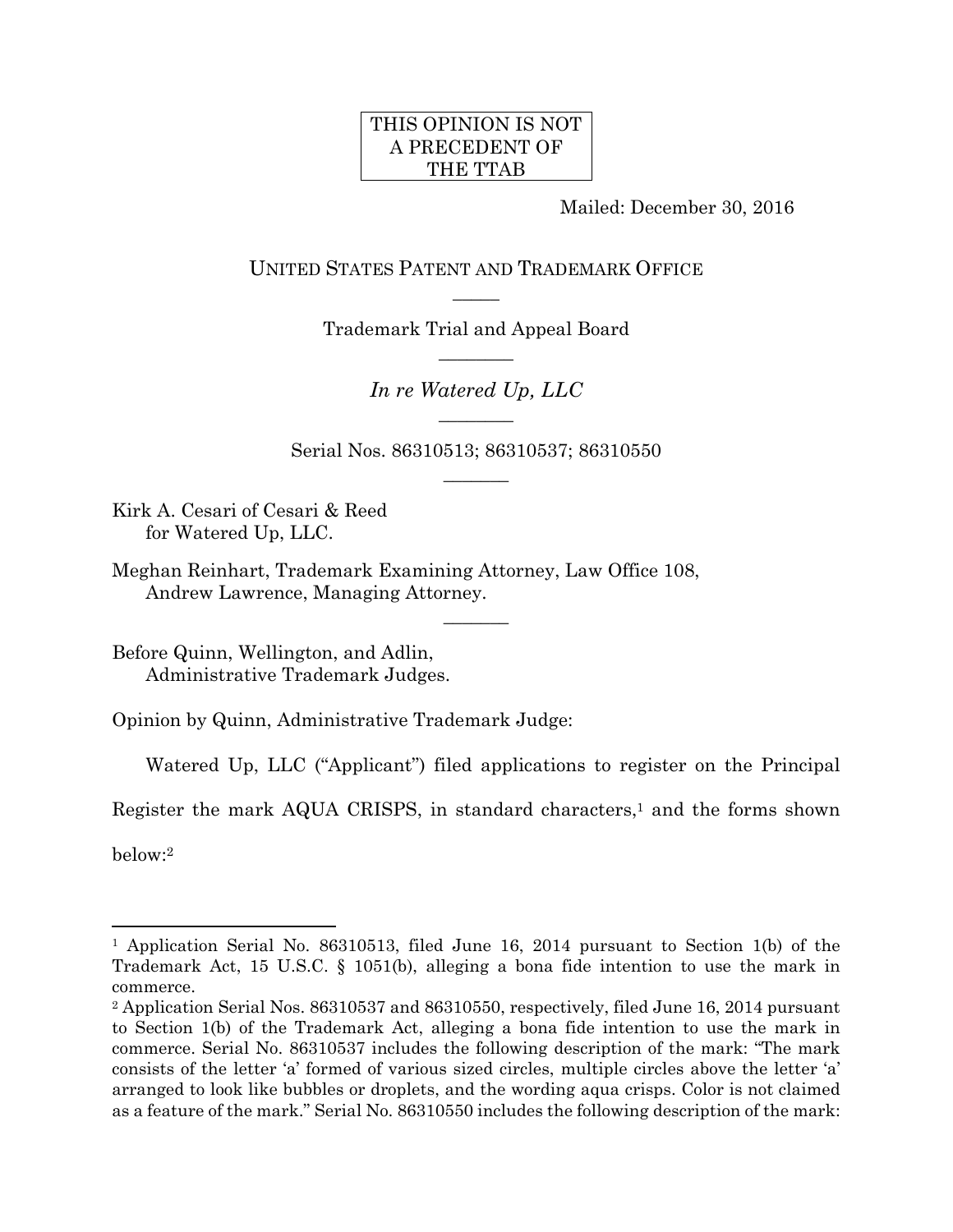

All of the identifications of goods read "tapioca-based snack foods; tapioca chips" in International Class 30.

In application Serial Nos. 86310513 and 86310550, the Examining Attorney refused registration under Section 2(e)(1) of the Trademark Act, 15 U.S.C. § 1052(e)(1), on the ground that the wording AQUA CRISPS is merely descriptive of the goods. In application Serial No. 86310537, the Examining Attorney maintained that the wording AQUA CRISPS is merely descriptive, refusing registration under Section 6(a) of the Trademark Act, 15 U.S.C. § 1056(a), due to Applicant's failure to comply with the requirement to disclaim the wording AQUA CRISPS apart from the mark.

When the refusals to register were made final, Applicant appealed. Applicant and the Examining Attorney filed briefs. The Board, on August 25, 2016, granted the Examining Attorney's request to consolidate the appeals because they involve common issues of law and fact, and the evidentiary records are the same. Accordingly, we consider the merits in this single opinion.

 $\overline{a}$ 

<sup>&</sup>quot;The mark consists of the word aqua with the letters arranged to have a curve on an edge of the word, and the word crisps. Color is not claimed as a feature of the mark."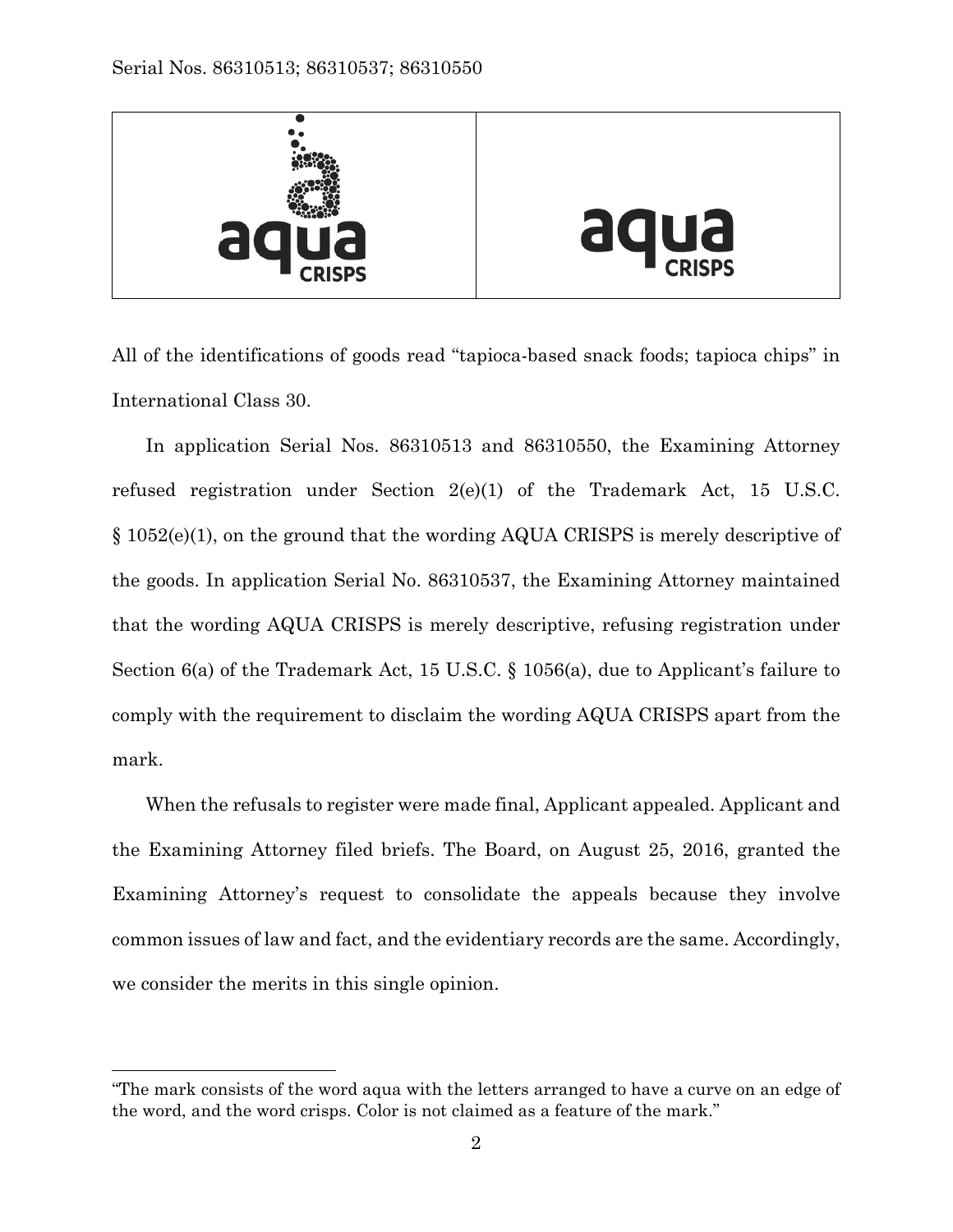A term is merely descriptive of goods within the meaning of Section 2(e)(1) if it forthwith conveys an immediate idea of an ingredient, quality, characteristic, feature, function, purpose or use of the goods. *In re Chamber of Commerce of the U.S*., 675 F.3d 1297, 102 USPQ2d 1217, 1219 (Fed. Cir. 2012). *See also In re Gyulay,* 820 F.2d 1216, 3 USPQ2d 1009 (Fed. Cir. 1987). Whether a mark is merely descriptive is determined in relation to the goods for which registration is sought and the context in which the term is used. *In re Abcor Development Corp*., 588 F.2d 811, 200 USPQ 215, 218 (CCPA 1978); *In re Remacle*, 66 USPQ2d 1222, 1224 (TTAB 2002). A term need not immediately convey an idea of each and every specific feature of the goods in order to be considered merely descriptive; it is enough if it describes one significant attribute, function or property of them. *See In re Gyulay,* 3 USPQ2d at 1010*; In re H.U.D.D.L.E*., 216 USPQ 358 (TTAB 1982); *In re MBAssociates*, 180 USPQ 338 (TTAB 1973). This requires consideration of the context in which the mark is used or intended to be used in connection with those goods, and the possible significance that the mark would have to the average purchaser of the goods in the relevant marketplace. *See In re Chamber of Commerce of the U.S.*, 102 USPQ2d at 1219; *In re Bayer Aktiengesellschaft*, 488 F.3d 960, 82 USPQ2d 1828, 1831 (Fed. Cir. 2007); *In re Abcor Dev. Corp*., 200 USPQ at 218; *In re Venture Lending Assocs.*, 226 USPQ 285 (TTAB 1985). The question is not whether someone presented only with the mark could guess what the goods listed in the identification are. Rather, the question is whether someone who knows what the goods are will understand the mark to convey information about them. *DuoProSS Meditech Corp. v. Inviro Med. Devices, Ltd.,* 695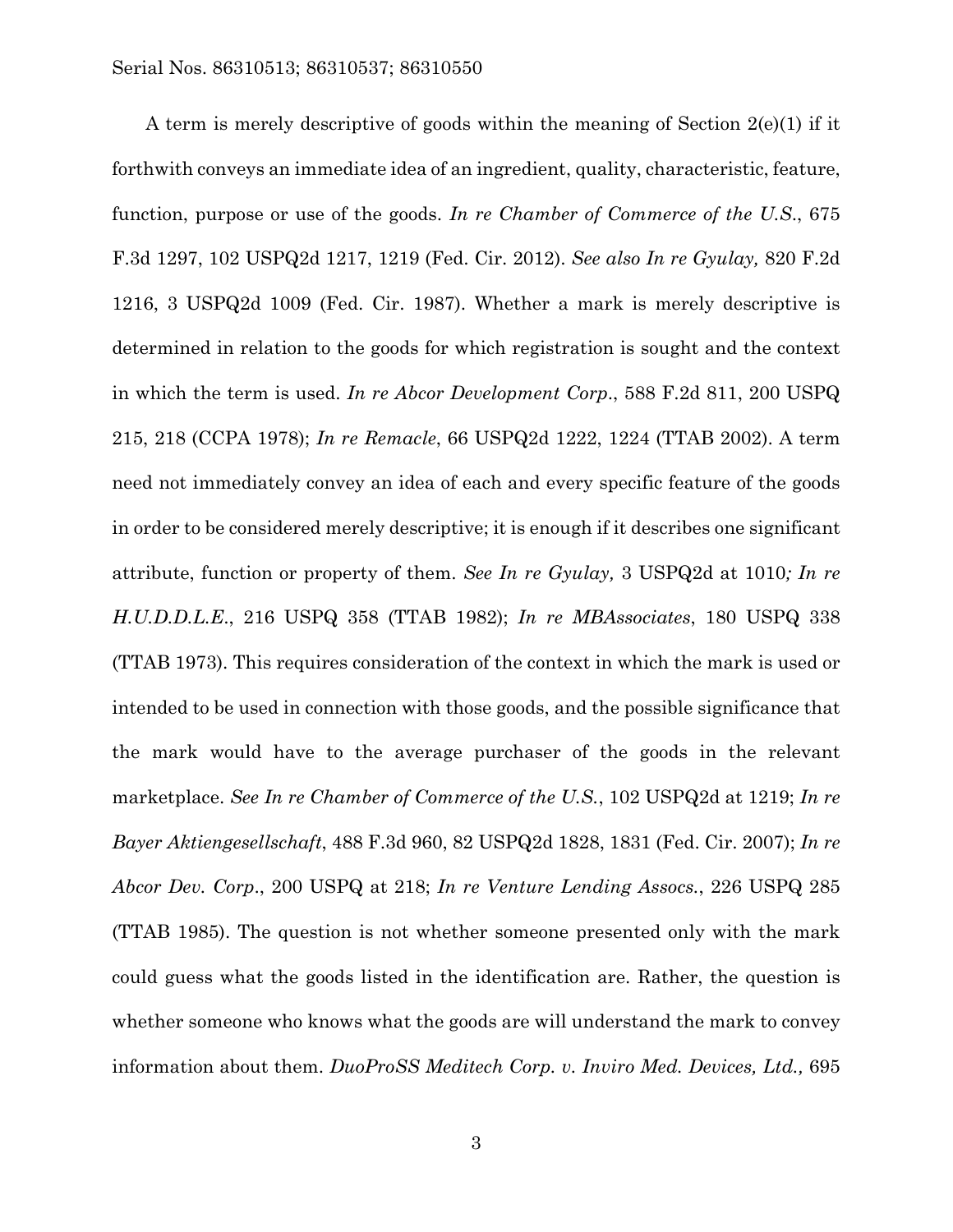#### Serial Nos. 86310513; 86310537; 86310550

F.3d 1247, 103 USPQ2d 1753, 1757 (Fed. Cir. 2012), quoting *In re Tower Tech, Inc.,* 64 USPQ2d 1314, 1316-1317 (TTAB 2002). *See also In re Patent & Trademark Services Inc.*, 49 USPQ2d 1537, 1539 (TTAB 1998); *In re Home Builders Association of Greenville*, 18 USPQ2d 1313, 1317 (TTAB 1990); *In re American Greetings Corp.*, 226 USPQ 365, 366 (TTAB 1985).

When two or more merely descriptive terms are combined, the determination of whether the composite mark also has a merely descriptive significance turns on whether the combination of terms evokes a non-descriptive commercial impression. If each component retains its merely descriptive significance in relation to the goods, the combination results in a composite that is itself merely descriptive. *Duopross Meditech Corp. v. Inviro Med. Devices, Ltd.*, 103 USPQ2d at 1758 (SNAP SIMPLY SAFER merely descriptive for "medical devices, namely, cannulae; medical, hypodermic, aspiration and injection needles; medical, hypodermic, aspiration and injection syringes"); *In re Oppedahl & Larson LLP*, 373 F.3d 1171, 71 USPQ2d 1370, 1371 (Fed. Cir. 2004) (PATENTS.COM merely descriptive of computer software for managing a database of records that could include patents, and for tracking the status of the records by means of the Internet). *See also In re Carlson*, 91 USPQ2d 1198 (TTAB 2009) (URBANHOUZING merely descriptive of real estate brokerage, real estate consultation and real estate listing services); *In re Putman Publishing Co.*, 39 USPQ2d 2021 (TTAB 1996) (FOOD & BEVERAGE ONLINE merely descriptive of news and information services in the food processing industry). However, a mark comprising a combination of merely descriptive components is registrable if the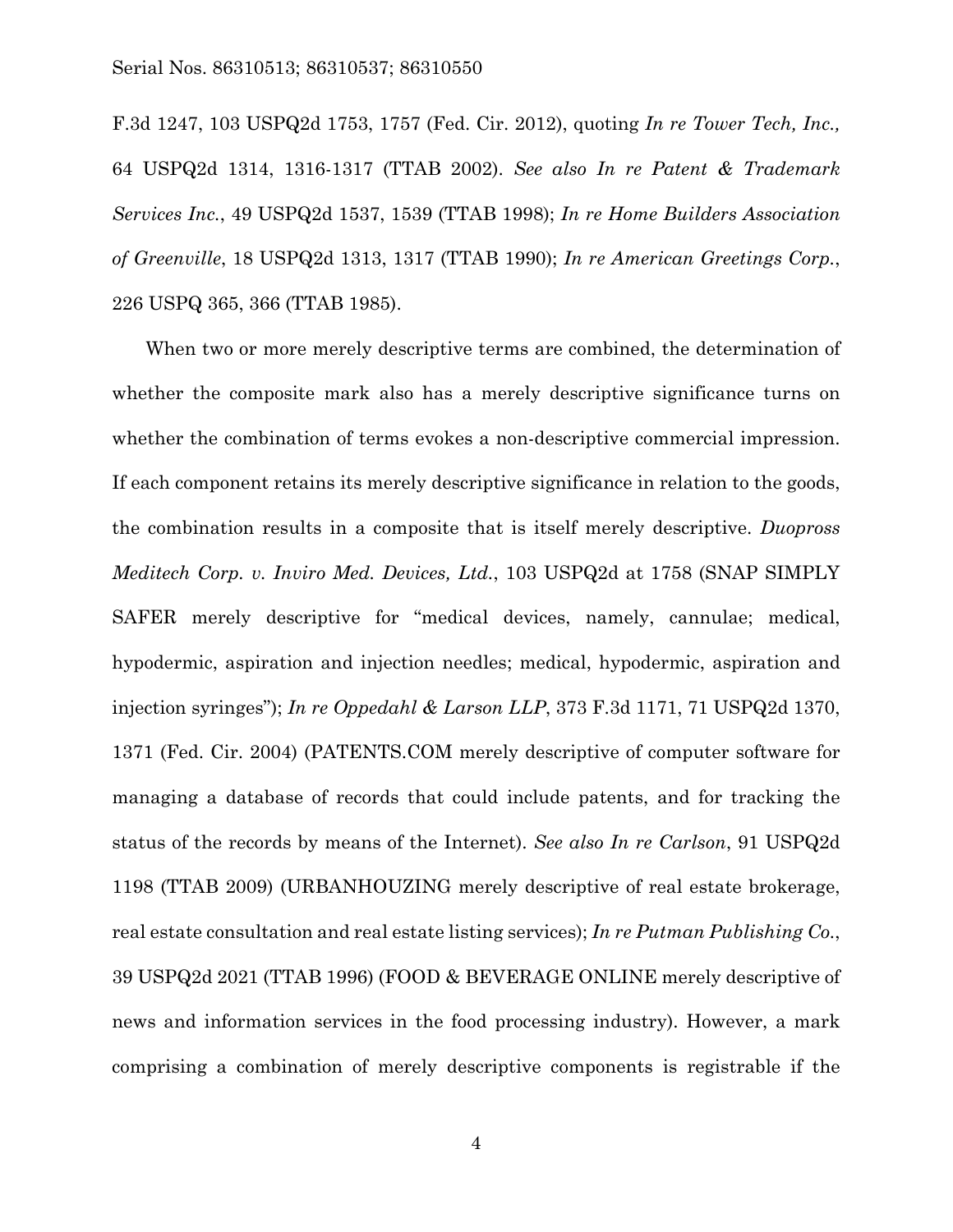### Serial Nos. 86310513; 86310537; 86310550

combination of terms creates a unitary mark with a non-descriptive meaning, or if the composite has a bizarre or incongruous meaning as applied to the goods. *See In re Colonial Stores Inc.*, 394 F.2d 549, 157 USPQ 382 (CCPA 1968) (SUGAR & SPICE for "bakery products"); *In re Shutts*, 217 USPQ 363 (TTAB 1983) (SNO-RAKE for "a snow removal hand tool having a handle with a snow-removing head at one end, the head being of solid uninterrupted construction without prongs"). "If one must exercise mature thought or follow a multi-stage reasoning process in order to determine what characteristics the term identifies, the term is suggestive rather than merely descriptive." *In re Tennis in the Round, Inc.*, 199 USPQ 496, 497 (TTAB 1978). *See also In re Shutts*, 217 USPQ at 364-365; *In re Universal Water Systems, Inc.*, 209 USPQ 165, 166 (TTAB 1980).

The word "aqua" is defined as "water; used mainly on the labels of food, medicine, and toiletries to show how much water they contain." (macmillandictionary.com – "American English definition"). The term "crisp means, in relevant part, "a thin, hard, and usually salty piece of food." (merriam-webster.com). (Office actions, 10/2/14 and 4/24/15).

Applicant's website describes the product:

## OUR CRISPS

Aqua Crisps – All Natural Smoked Water Crisps Aqua crisps are a new, original snack with your health in mind. This crunchy chip has the look and texture of a pork rind, but is completely vegetarian and gluten free. The unique recipe uses mostly water, natural smoke flavor and tapioca pearls.

Our goal is to sell the product to restaurants, hotels, schools, institutions and bars: anywhere with a deep fryer.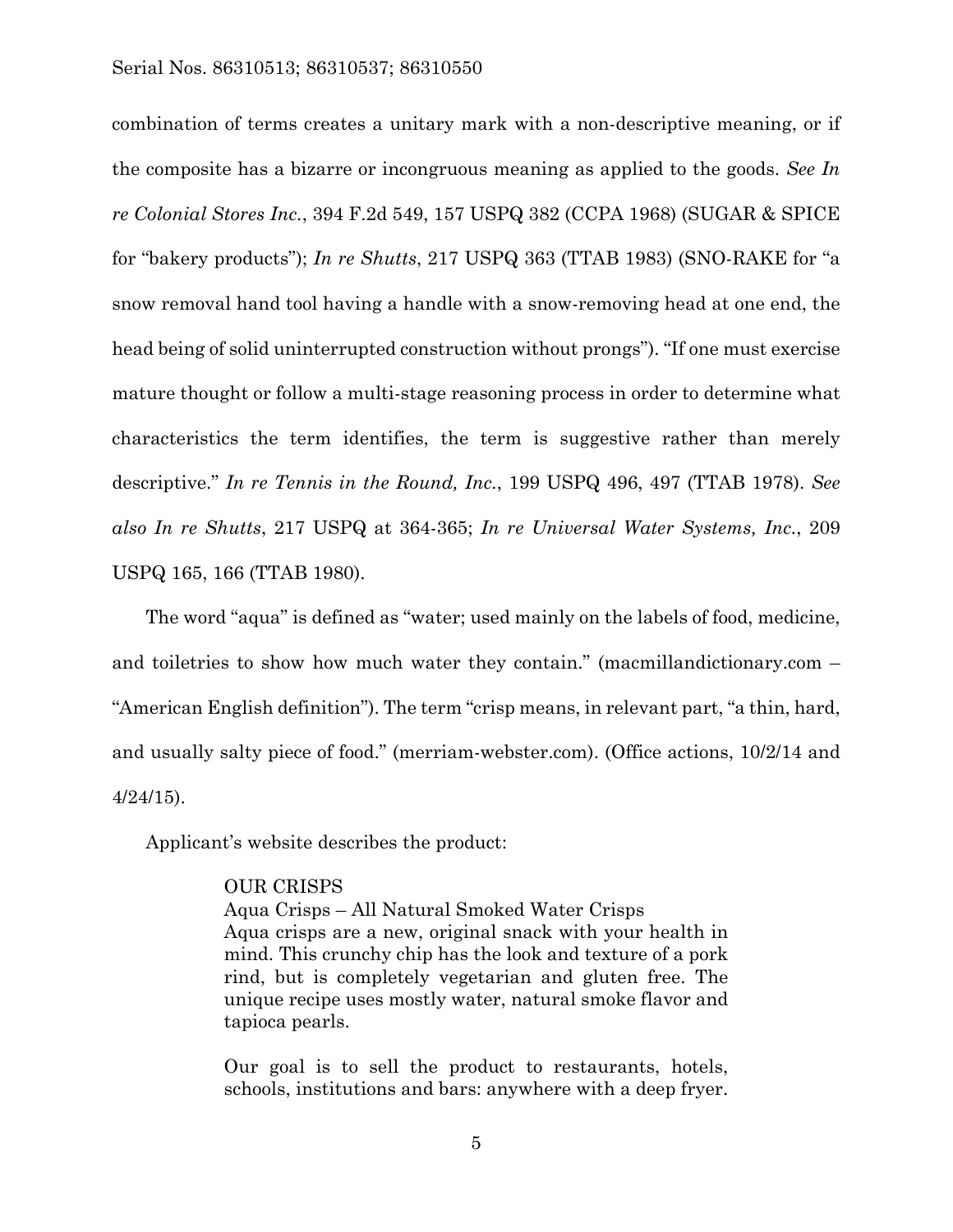We have developed a new snack that will universally be enjoyed. The dried product is nonperishable and takes less than a minute to cook. (Response, 4/2/15)

The goods are further described on the website as "vegan crisps using smoked water

and tapioca pearls." (Office action, 11/23/15). Applicant's Facebook page likewise

describes its product as "a vegan crisp using smoked water and tapioca pearls." *Id.*

Applicant apparently filed an application to register a patent to cover the product.

The patent application includes the following "Summary" about Applicant's "water-

based snack products":

A water-based snack product and method of making the same is disclosed. In one embodiment, a snack product may be made from smoked water and tapioca. Flavoring may also be added to the snack product. In an example, a method of making a snack product may include smoking water and combining the smoked water with tapioca to produce a water-based snack product. In some instances, the mixture is further processed to produce a snack product having a crispy or crunchy, chip-like texture. (Response, 4/2/15)

Also of record are excerpts from the U.S. Acceptable Identification of Goods and Services Manual showing listings for different types of food "crisps" (*e.g.*, "nut crisps," "potato crisps"). (Office action, 10/2/14). Similarly, the record includes competing "state of the register" evidence to show how the Office has viewed the term CRISPS

in prior registrations.3

 $\overline{a}$ 

<sup>3</sup> The Examining Attorney introduced several third-party Principal Register registrations for marks that include the word "CRISPS" as a portion thereof, all covering food items. In each registration, there is a disclaimer of "CRISPS" apart from the mark. (*See, e.g.*, SKINNY CRISPS (Reg. No. 3543290); FIT CRISPS (Reg. No. 4046462)). Other similarly constructed marks issued on the Supplemental Register. (*See, e.g.*, KALE CRISPS (Reg. No. 3690859)). (Office action, 10/2/14). To counter this evidence, Applicant submitted evidence of similarly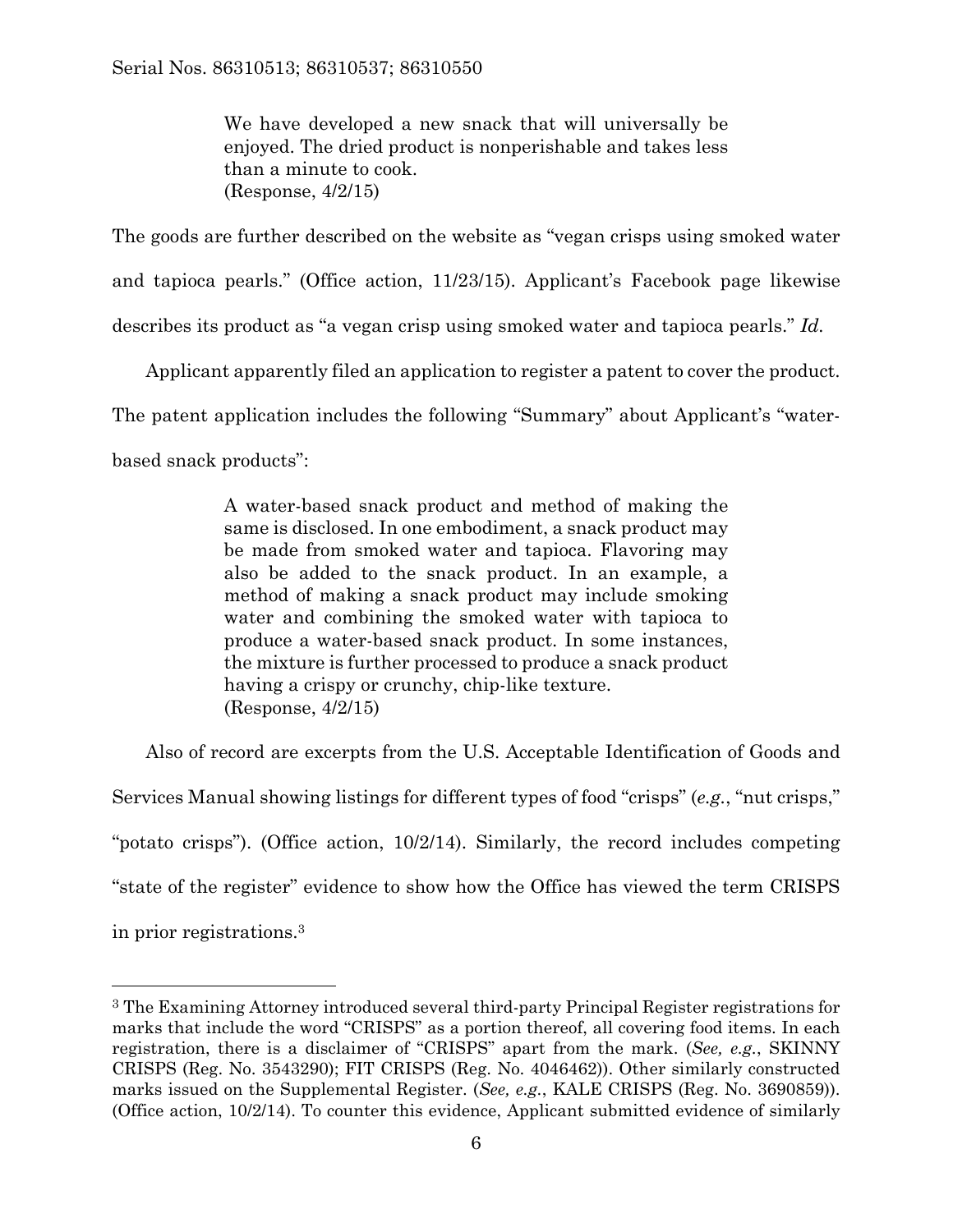l

Finally, we note that the Examining Attorney also submitted three prior applications (Serial Nos. 85607228; 85607239; 85607245) filed by Applicant, but later abandoned, to register the same AQUA CRISPS marks as those involved in this appeal, for goods identified as "smoked water-based snack foods, namely, crisps in the nature of tapioca-based crisps." (Office action, 11/23/15). Although the goods are now identified as "tapioca-based snack foods; tapioca chips," the simple fact remains, as confirmed by the evidentiary record, that the goods are just as accurately described as "water-based," as was done in the prior applications. So as to be clear, however, we reiterate that we must decide the issue of mere descriptiveness based on the present identification of goods. *See Octocom Systems, Inc. v. Houston Computers Services, Inc.*, 918 F.2d 937, 16 USPQ2d 1783, 1787 (Fed. Cir. 1990) ("[t]he authority is legion that the question of registrability of an applicant's mark must be decided on the basis of the identification of goods set forth in the application ....").

When the terms "aqua" (meaning "water") and "crisps" are combined "the mark[s] as a whole, i.e., the combination of the individual parts," do not convey "any distinctive source-identifying impression contrary to the descriptiveness of the

constructed third-party registered marks, all covering food items. The registrations issued on the Principal Register without disclaimers of "CRISPS." (*See, e.g.*, PITA CRISPS (PITA disclaimed) (Reg. No. 1562411); HARVEST CRISPS (Reg. No. 1584989)). (Response, 4/2/15). The competing evidence of third-party registrations submitted by Applicant and the Examining Attorney is of minimal probative value in determining whether the wording AQUA CRISPS is merely descriptive. *In re theDot Commc'ns Network LLC*, 101 USPQ2d 1062, 1067 (TTAB 2011). As often stated, each case must stand on its own record and, in any event, the Board is not bound by the actions of prior examining attorneys. *See In re Nett Designs Inc.*, 236 F.3d 1339, 57 USPQ2d 1564, 1566 (Fed. Cir. 2001) ("Even if some prior registrations had some characteristics similar to [applicant's] application, the PTO's allowance of such prior registrations does not bind the board or this court.").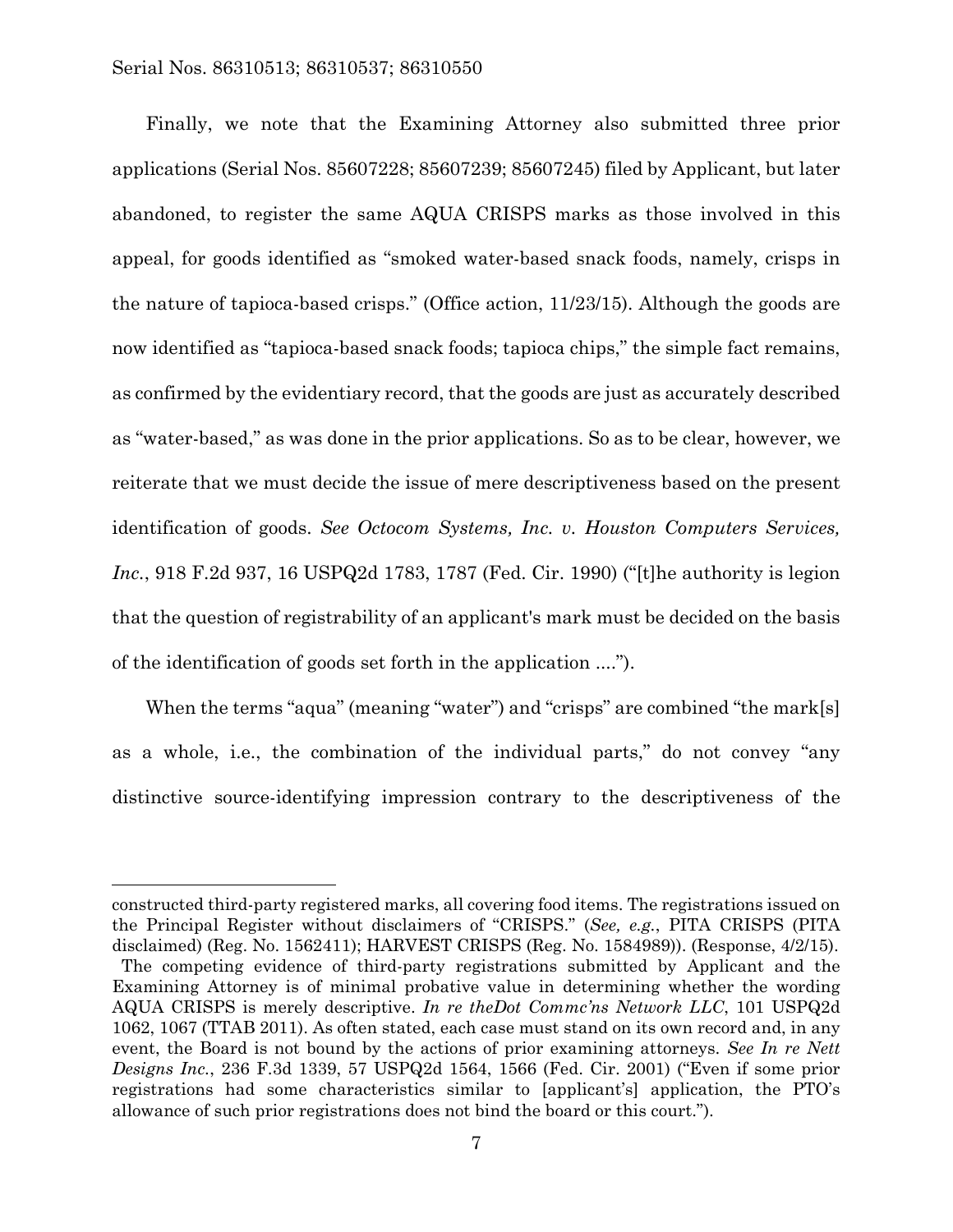$\overline{a}$ 

individual parts." *In re Oppedahl & Larson*, 71 USPQ2d at 1372. To the contrary, from "the perspective of a prospective purchaser or user" of Applicant's goods, "because … the combination of the terms does not result in a composite that alters the meaning of [any] of the elements … refusal on the ground of descriptiveness is appropriate." *In re Petroglyph Games*, 91 USPQ2d 1332, 1341 (TTAB 2009). The term "crisp" identifies the specific type or kind of snack, and the use of the term "aqua" meaning "water" in connection therewith is not all that unusual. In this connection we take judicial notice of the dictionary definition of the similarly constructed term "water biscuit," which is defined as "a biscuit made of flour and water." American Heritage Dictionary of the English Language (5th ed. 2016).4 Accordingly, contrary to Applicant's arguments, the proposed mark is not incongruous; rather, the mark as a whole immediately describes a significant characteristic or quality of the goods, that is, the tapioca crisps are water-based. In point of fact, on its website, as cited above, Applicant refers to its product as "water crisps." *See DuoProSS Meditech Corp. v. Inviro Med. Devices, Ltd.*, 103 USPQ2d at 1757; *Remington Prods. Inc. v. North American Philips Corp.*, 892 F.2d 1576, 13 USPQ2d 1444, 1448 (Fed. Cir. 1990) (evidence showed purported trademark owner itself used TRAVEL CARE in descriptive manner); *In re Associated Theatre Clubs Co.*, 9 USPQ2d 1660, 1663 (TTAB 1988) (GROUP SALES BOX OFFICE is nothing more than a combination of the two

<sup>4</sup> The Board may take judicial notice of dictionary definitions, *Univ. of Notre Dame du Lac v. J.C. Gourmet Food Imp. Co.*, 213 USPQ 594 (TTAB 1982), *aff'd*, 703 F.2d 1372, 217 USPQ 505 (Fed. Cir. 1983), including online dictionaries that exist in printed format or have regular fixed editions. *In re Red Bull GmbH*, 78 USPQ2d 1375, 1377 (TTAB 2006). *See In re Thomas White Int'l Ltd.*, 106 USPQ2d 1158, 1160 n.1 (TTAB 2013).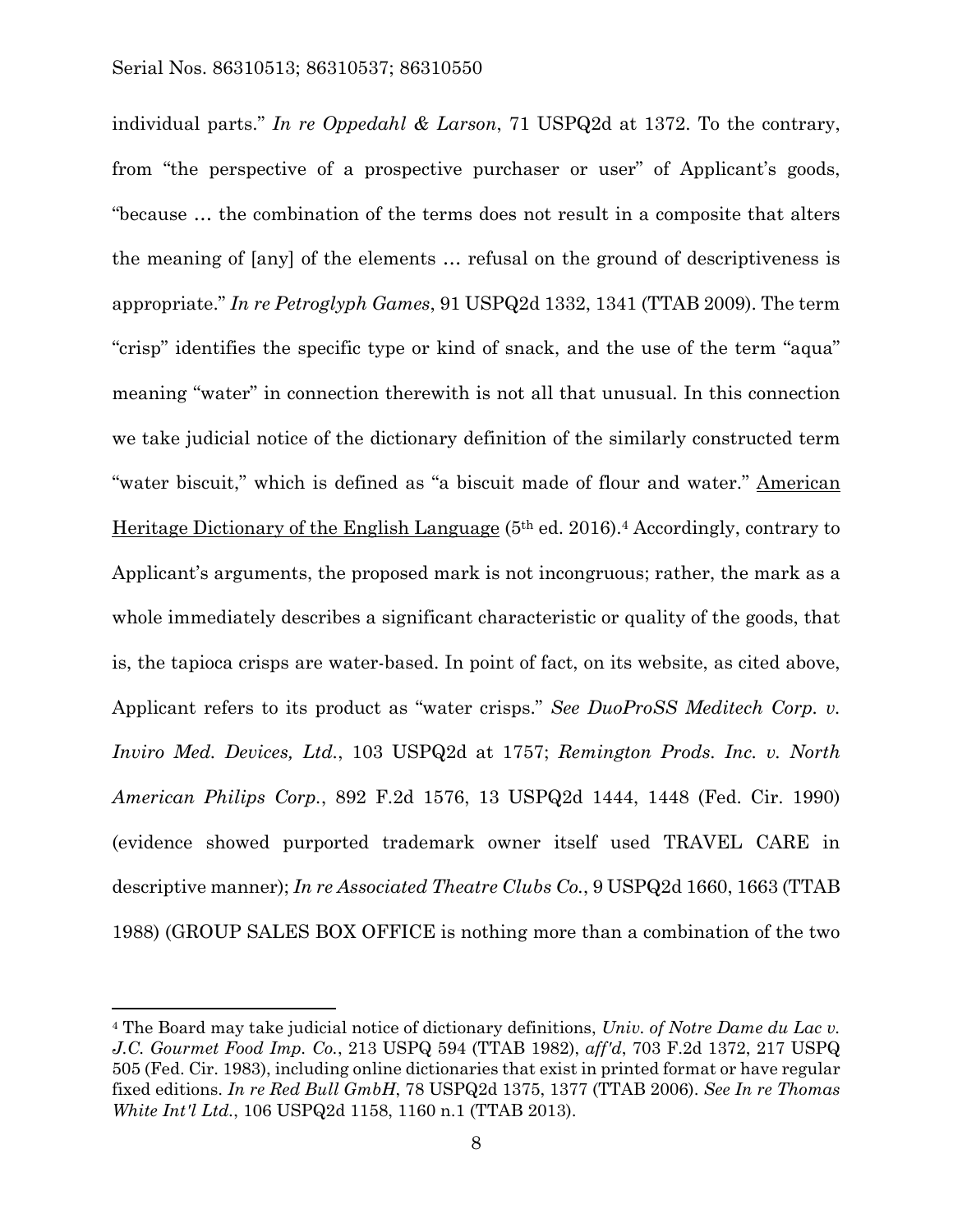### Serial Nos. 86310513; 86310537; 86310550

common descriptive terms most applicable to applicant's services which in combination achieve no different status but remain a common descriptive compound expression). The terminology in Applicant's patent application covering "water-based snack products" also supports our conclusion.

In sum, on this record, we conclude that consumers familiar with Applicant's goods would immediately understand, upon seeing the wording AQUA CRISPS, that the goods are water-based crisps. No imagination or thought is required by a prospective purchaser to discern that a significant characteristic or quality of Applicant's snack food products is that the crisps are water-based. Furthermore, Applicant's competitors who also might offer similar goods should have the opportunity to use wording such as "aqua crisps," "water crisps," or variations thereof to explain a significant characteristic or quality of their goods. *See In re Boston Beer Co. L.P.*, 47 USPQ2d 1914, 1920-21 (TTAB 1998), *aff'd*, 198 F.3d 1370, 53 USPQ2d 1056 (Fed. Cir. 1999); *In re Abcor Development*, 200 USPQ at 217 ("The major reasons for not protecting [merely descriptive] marks are … to maintain freedom of the public to use the language involved, thus avoiding the possibility of harassing infringement suits by the registrant against others who use the mark when advertising or describing their own products."). The fact that an applicant may be the first and only user of a merely descriptive designation does not justify registration if the only significance conveyed by the term is merely descriptive. *See In re Fat Boys Water Sports LLC,* 118 USPQ2d 1511, 1514 (TTAB 2016); *In re Phoseon Tech., Inc.*, 103 USPQ2d 1822, 1826 (TTAB 2012).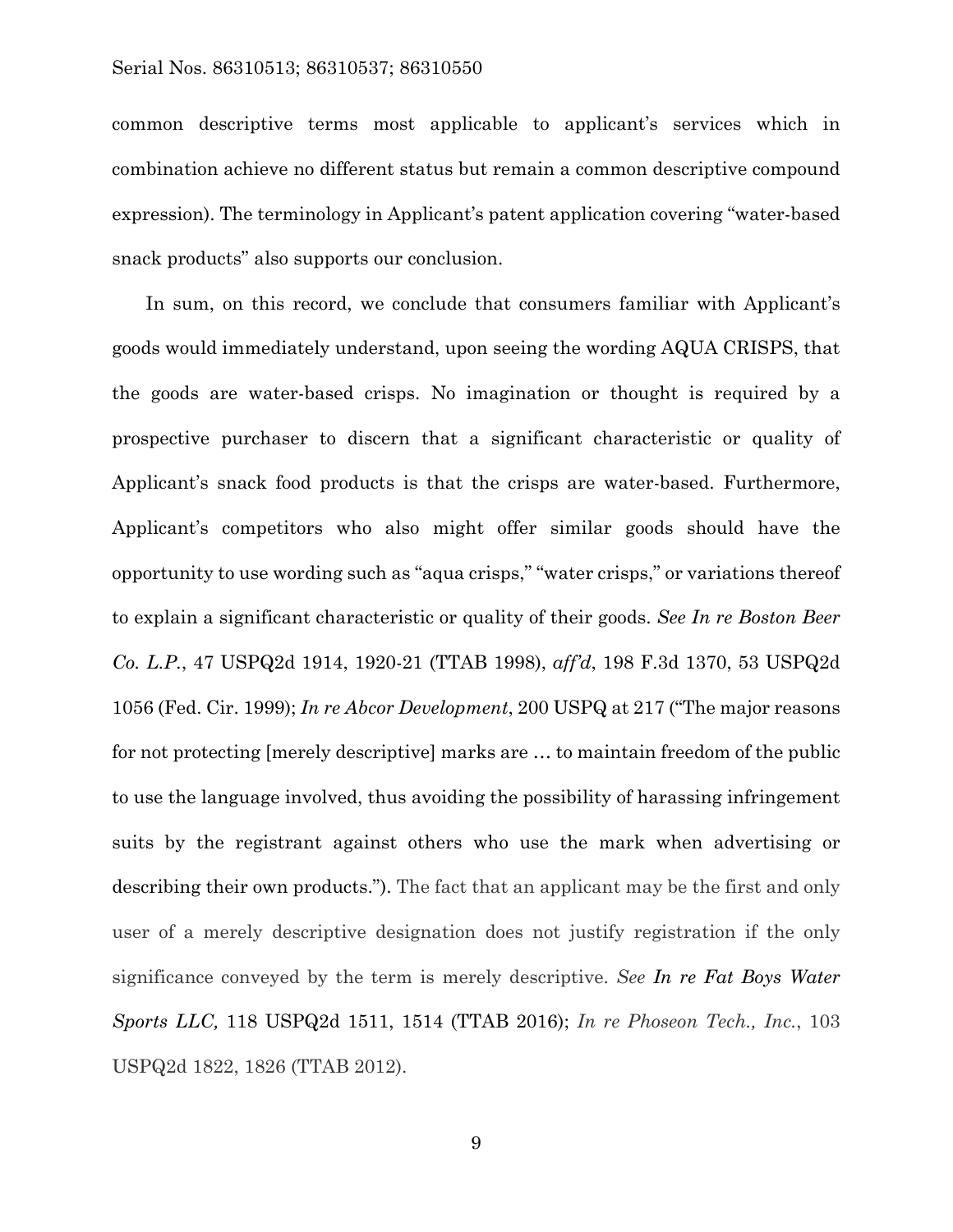We conclude that the wording AQUA CRISPS, when used in connection with Applicant's snack products, is merely descriptive thereof. Thus, the marks shown in Application Serial Nos. 86310513 and 86310550 are merely descriptive in their entireties.

That brings us to the logo mark shown in Application Serial No. 86310537. Section 6(a) of the Trademark Act, 15 U.S.C. § 1056(a), reads, in relevant part, as follows: "The Director may require the applicant to disclaim an unregistrable component of a mark otherwise registrable." A disclaimer is a statement that the applicant or registrant does not claim the exclusive right to use a specified element or elements of the mark in a trademark application or registration. "The effect of a disclaimer is to disavow any exclusive right to the use of a specified word, phrase, or design outside of its use within a composite mark." *In re Franklin Press, Inc.*, 597 F.2d 270, 201 USPQ 662, 665 (CCPA 1979). *See In re Wada*, 194 F.3d 1297, 52 USPQ2d 1539 (Fed. Cir. 1999); *Sprague Electric Co. v. Erie Resistor Corp.*, 101 USPQ 486, 486-87 (Comm'r Pats. 1954) ("As used in trade mark registrations, a disclaimer of a component of a composite mark amounts merely to a statement that, insofar as that particular registration is concerned, no rights are being asserted in the disclaimed component standing alone, but rights are asserted in the composite; and the particular registration represents only such rights as flow from the use of the composite mark.").

"[I]t is within the discretion of an Examining Attorney to require the disclaimer of an unregistrable component (such as a common descriptive, or generic, name) of a